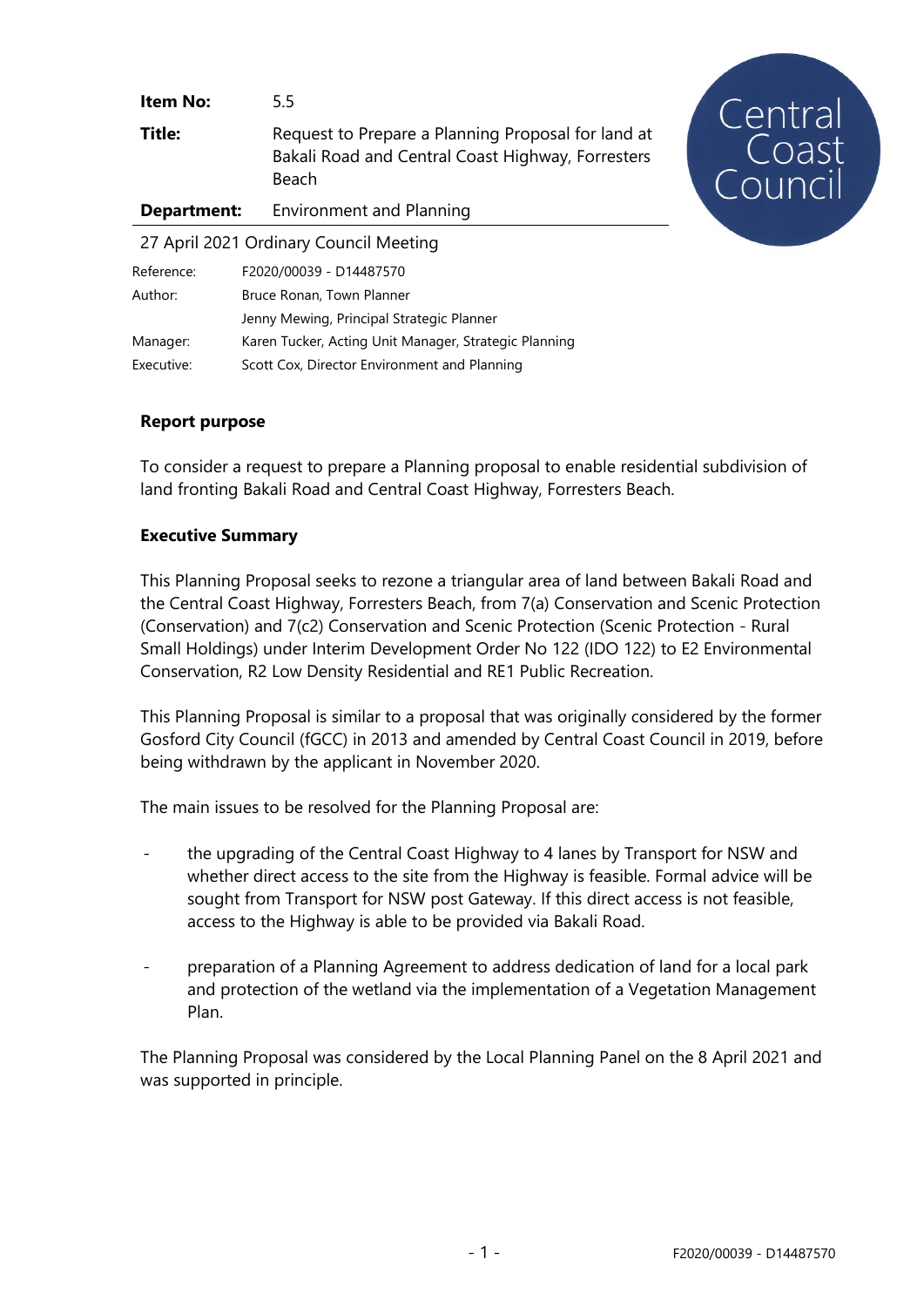This report recommends that the Council proceed with the preparation of a Planning Proposal.

### **Environment and Planning Recommendation**

- *1 That Council prepare a Planning Proposal to:*
	- *a) Rezone the following lots to R2 Low Density Residential under Gosford Local Environmental Plan 2014 or Central Coast Local Environmental Plan (whichever is in effect at the time): Lot 1 DP 405510, Lot 51 DP 1028301, Lot 62 DP 838562, Lots 155 & 156 DP 531710, Lots 1-14, 18 & 19 DP 23283, Lots 1-8 DP 24187, Lots 1-3 DP 101649, part of Lot 522 DP 1077907, Lots 1, 2 & 4 DP 1000694, and part of Lot 3 DP 1000694.*
	- *b) Rezone part of Lot 522 DP 1077907 and part of Lot 3 DP 1000694 to E2 Environmental Conservation under Gosford Local Environmental Plan 2014 or Central Coast Local Environmental Plan (whichever is in effect at the time);*
	- *c) Rezone part of Lot 522 DP 1077907 (or part of Lot 522 DP 1077907 and part of Lot 3 DP 101649) Central Coast Highway, Forresters Beach to RE1 Public Recreation under the Gosford Local Plan 2014 or Central Coast Local Environmental Plan (whichever is in effect at the time);*
	- *d) Apply a Minimum Lot Size of:*
		- *1850 m<sup>2</sup>to land proposed to be zoned R2 Low Density Residential and fronting Bakali Road on Lot 3 DP 1000694 and parts of Lots 1 & 2 DP 1000694, and*
		- *550 m<sup>2</sup> to all other land proposed to be rezoned R2 Low Density Residential,*
		- *40 Ha for the land proposed to be rezoned E2 Environmental Conservation.*
	- *e) Apply a maximum building height of 8.5 m to all land proposed to be rezoned R2 Low Density Residential and E2 Environmental Conservation.*
- *2 That Council submit the Planning Proposal to the Minister for Planning in accordance with Section 3.35(2) of the Environmental Planning and Assessment Act 1979, requesting*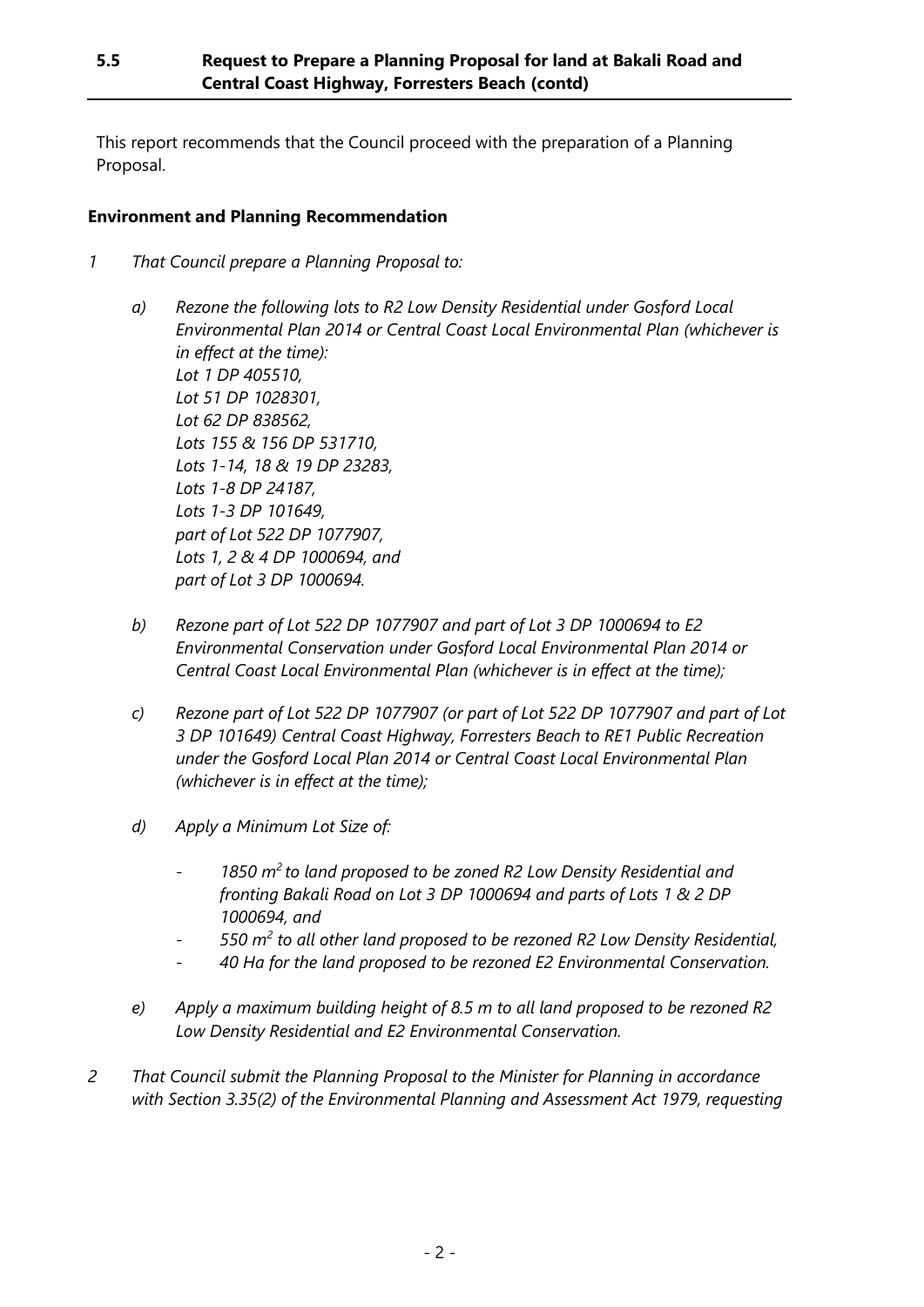# **5.5 Request to Prepare a Planning Proposal for land at Bakali Road and Central Coast Highway, Forresters Beach (contd)**

*a Gateway Determination, pursuant to Section 3.34 of the Environmental Planning and Assessment Act 1979.*

- *3 That Council request delegation for Council to finalise and make the draft Local Environmental Plan, pursuant to Section 3.36 of the Environmental Planning and Assessment Act 1979.*
- *4 That Council prepare appropriate Development Control Plan provisions to support the development of the land subject to this Planning Proposal.*
- *5 That Council authorize the Chief Executive Officer (or delegate) to enter into a Planning Agreement with the owner of Lot 522 DP 1077907, Lot 4 DP 1000694 and Lot 3 DP 101649 to require:*
	- *Dedication of 4000m<sup>2</sup> of land to Council for a park;*
	- *Undertake roadworks to satisfy the requirements of Transport for NSW and Council;*
	- *Preparation and Implementation of a Vegetation Management Plan for the area proposed to be zoned E2 Environmental Management.*
- *6 That Council undertakes community and public authority consultation in accordance with the Gateway Determination requirements, including the concurrent exhibition of the draft Planning Agreement and draft Development Control Plan.*

### **Background**

The Planning Proposal and accompanying Planning Agreement were being progressed in accordance with Council's resolution of 25 March 2019, when on 1 October 2020, the Department of Planning, Industry and Environment (DPIE) directed Council to determine all Planning Proposals over four years old, which would not be able to be finalised by 31 December 2020. Despite the strategic merit of the proposal, it could not be finalised by the 31 December 2020. The only option available to meet this deadline was refusal of the Planning Proposal. The applicant was advised and elected to withdraw the application.

This report relates to a new proposal, which has similar objectives to that previously considered by Council. The only difference between the former proposal and this current proposal is the location of the proposed park. It is likely that the park will be located within the site, not fronting the Central Coast Highway. However, this alternative location is reliant on the road widening and intersection options proposed by Transport for NSW (TfNSW) which are to be confirmed during consultation following the Gateway.

#### **Report**

The Planning Proposal request is to:

rezone a cleared area of the subject land to R2 Low Density Residential,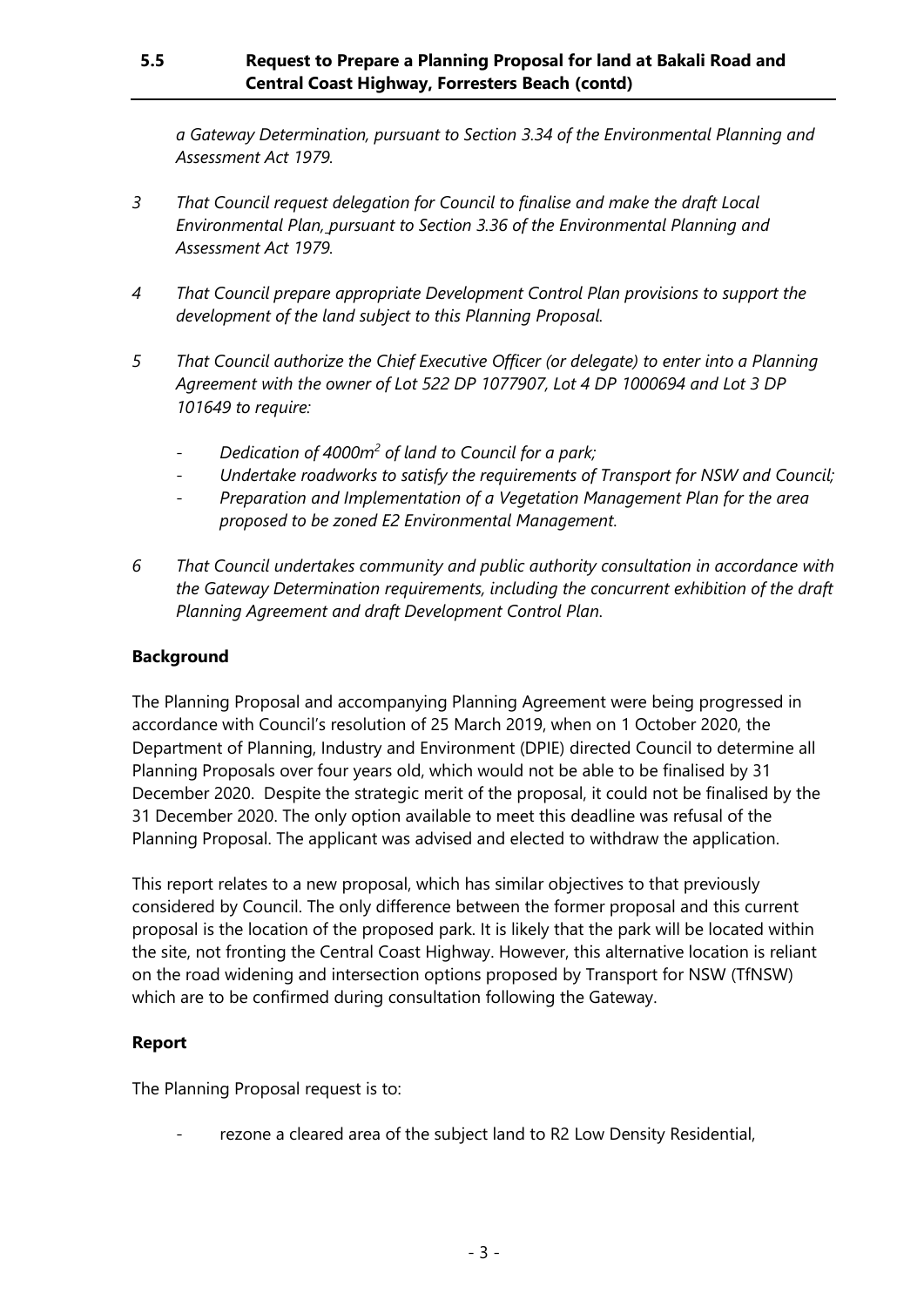- rezone 4000m<sup>2</sup> within this area to RE1 Public Recreation for public recreation purposes,
- rezone the vegetated wetland area of the site to E2 Environmental Conservation.

An assessment of the proposal has been undertaken to inform this determination, as detailed in Attachments 1 and 2. As the Proposal has strategic merit it is recommended that a Planning Proposal be prepared and forwarded to the Minister for Planning and Public Spaces for a Gateway Determination.

### **Consultation**

Government agency and public consultation requirements will be detailed in the Gateway Determination and conducted accordingly.

#### **Financial Considerations**

At its meeting held 19 October 2020, Council resolved the following:

*1108/20 That any motions put before Council for the remainder of this term of Council that have financial implications require the Chief Executive Officer to provide a report on how those additional costs will be met.*

The following statement is provided in response to this resolution of Council.

Adoption of the staff recommendation has no budget implications for Council. The direct cost to Council is the preparation of the planning proposal which will be charged as per Council's fees and charges on a cost recovery basis.

#### **Link to Community Strategic Plan**

Theme 3: Green

#### **Goal F: Cherished and protected natural beauty**

G-F1: Protect our rich environmental heritage by conserving beaches, waterways, bushland, wildlife corridors and inland areas, and the diversity of local native species.

G-F2: Promote greening and the wellbeing of communities through the protection of local bushland, urban trees, and expansion of the Coastal Open Space System (COSS).

Theme 4: Responsible

#### **Goal I: Balanced and sustainable development**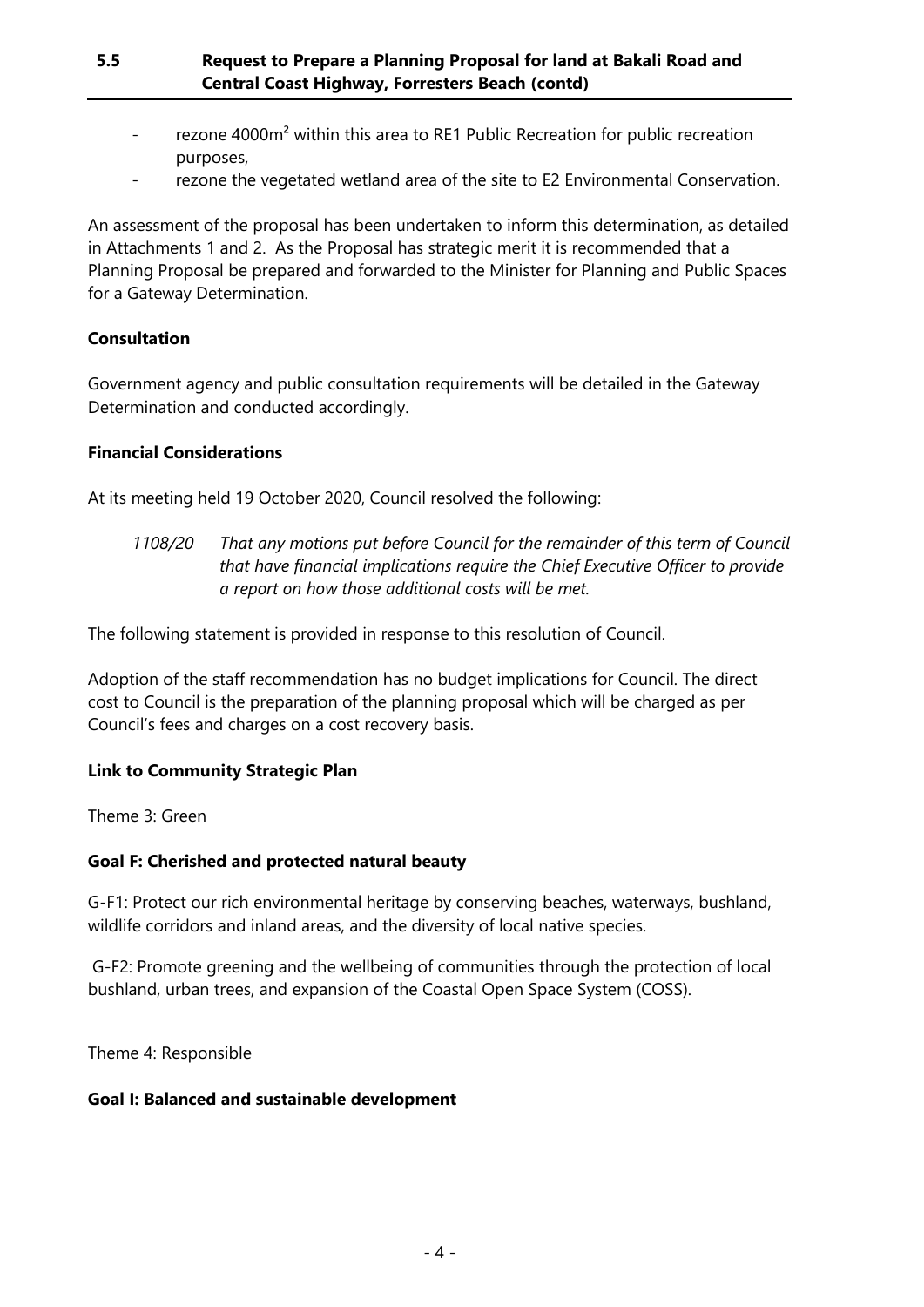R-I2: Ensure all new developments are well planned with good access to public transport, green space and community facilities and support active transport.

R-I3: Ensure land use planning and development is sustainable and environmentally sound and considers the importance of local habitat, green corridors, energy efficiency and stormwater management

# **Central Coast Interim Local Strategic Planning Statement**

The Central Coast Interim Local Strategic Planning Statement (LSPS) came into effect on 21 August 2020, after adoption by Council on 29 June 2020.

The Interim Local Strategic Planning Statement is a framework for a growing Central Coast Region. It sets a clear vision for the future and a proactive framework for delivering a growing and sustainable Region with a strong network of centres and thriving and connected communities. The Interim Local Strategic Planning Statement (LSPS) is our guide to how the Central Coast will respond to future population growth challenges in a manner that benefits our existing residents.

Various strategies and planning priorities outlined in the LSPS are applicable to this Planning Proposal. The proposal is generally consistent with these priorities.

#### **Risk Management**

There have been no risks identified to the natural and built environment associated with the proposed amendment to GLEP 2014 or the draft CCLEP, about seeking a Gateway Determination.

### **Options**

- 1 Support the Recommendation as the Planning Proposal has strategic merit. **This is the Recommended Option**. The basis for this recommendation is:
	- the Planning Proposal represents a rationalisation of the urban footprint in this locality;
	- the land is serviced and the services can be augmented to accommodate the future development;
	- there will be a public benefit in the provision of a local park;
	- the wetland vegetation on the land will be protected.
- 2 Refuse to support the Request for a Planning Proposal (Not Recommended). Should the Planning Proposal not be supported, an opportunity will be missed for rezoning suitable land for residential purposes on the fringe of the existing built-up area.